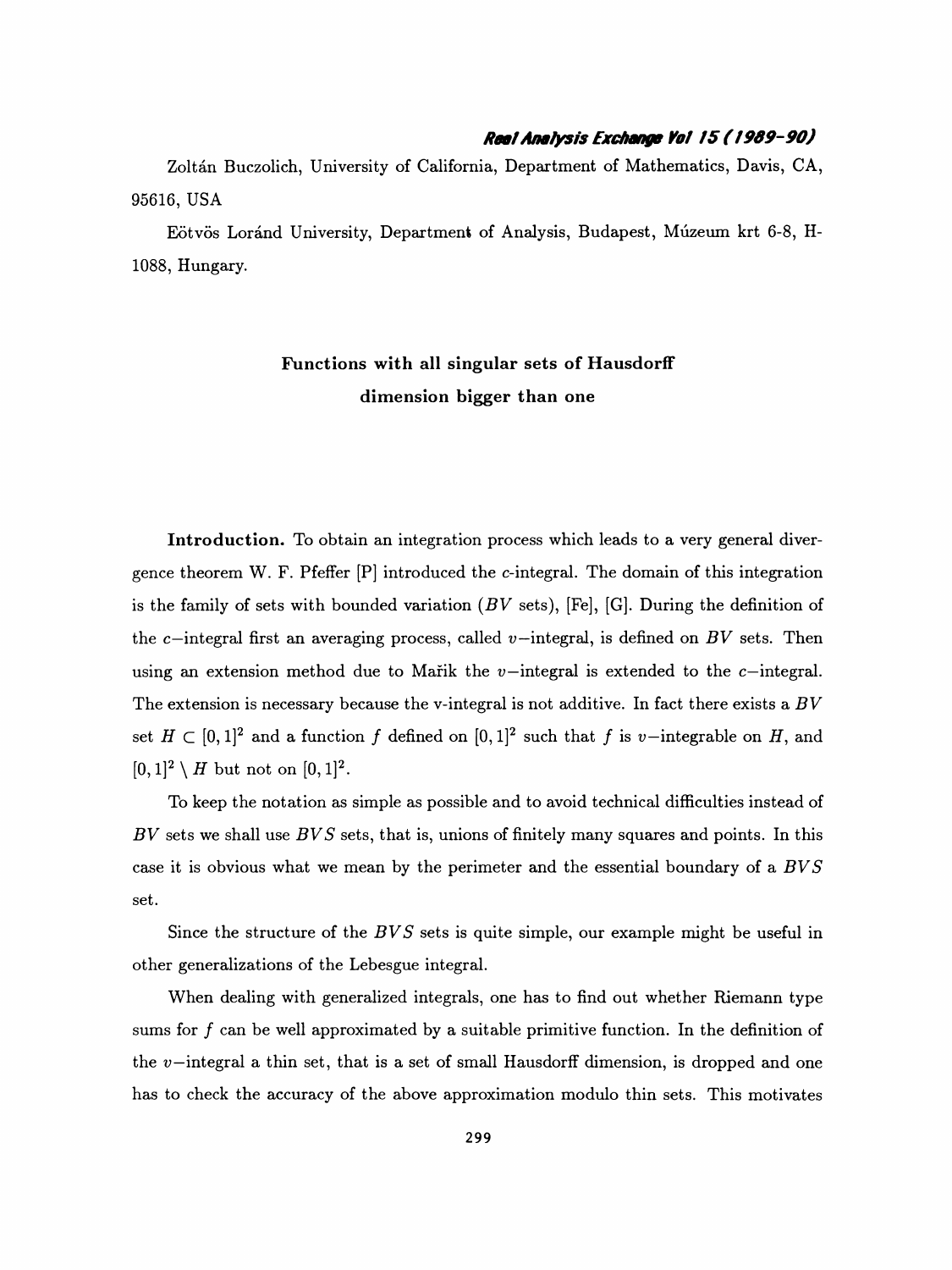our definition of singular sets (Definition 2). For a given function  $f$  defined on a set  $A$  one can ask, whether there are sets  $S$  such that the singular behavior of  $f$  is concentrated on these sets, that is, Riemannian sums on  $A \setminus S$  can be approximated by a suitable primitive. Plainly  $S = A$  is always a good singular set. In the definitions of generalized integrals one has to find small singular sets, but as our Theorem demonstrates this is not always possible.

Although we do not discuss the  $v$ -integral in this paper, we remark that it is obvious that the v-integral of f can be evaluated on  $[0, 1]^2 \setminus H$ . From our Theorem it follows that this averaging process does not integrate  $f$  on  $[0, 1]^2$ . To show that this averaging process integrates f on  $H$  one have to state and prove a version of Lemma 1 that is valid for  $BV$  sets instead of squares. There is another possibility, namely, preserving the essential properties of our example one can modify the definition of  $f$  as it was done by W. F. Pfeffer in [P]. In that case one can apply Theorem 5.19. of [P] to show that f is v-integrable.

 We also want to remark that modifying our construction (using grids different from the ternary, taking a countable union etc.) one can obtain examples where the Hausdorff dimension of all the singular sets equals two.

 The author would like to thank W. F. Pfeffer for suggesting this problem and for his comments during the preparation of this paper.

**Preliminaries.** In this paper we work in the Euclidean plane  $\mathbb{R}^2$ . If a set A consists of countably many rectangles then we denote by  $|A|,$   $||A||$ , and  $d(A)$  respectively the Lebesgue measure, the perimeter, and the diameter of A. A  $BVS$  set consists of finitely many squares and points. We define the regularity of a  $BVS$  set A by

$$
r(A) = \begin{cases} \frac{|A|}{d(A)||A||} & \text{if } d(A)||A|| > 0\\ 0 & \text{otherwise.} \end{cases}
$$

**Lemma 1.** Suppose that the function f is defined on the square J of side a. The square J is divided into  $2^{2m}$  subsquares of sides  $a \cdot 2^{-m}$ , denoted by  $K_k$   $(k = 1, ..., 2^{2m})$ where the indices k are chosen so that if two squares  $K_{k_1}$  and  $K_{k_2}$  have a common side then one of the indices  $k_1, k_2$  is odd and the other is even, that is, if we color the squares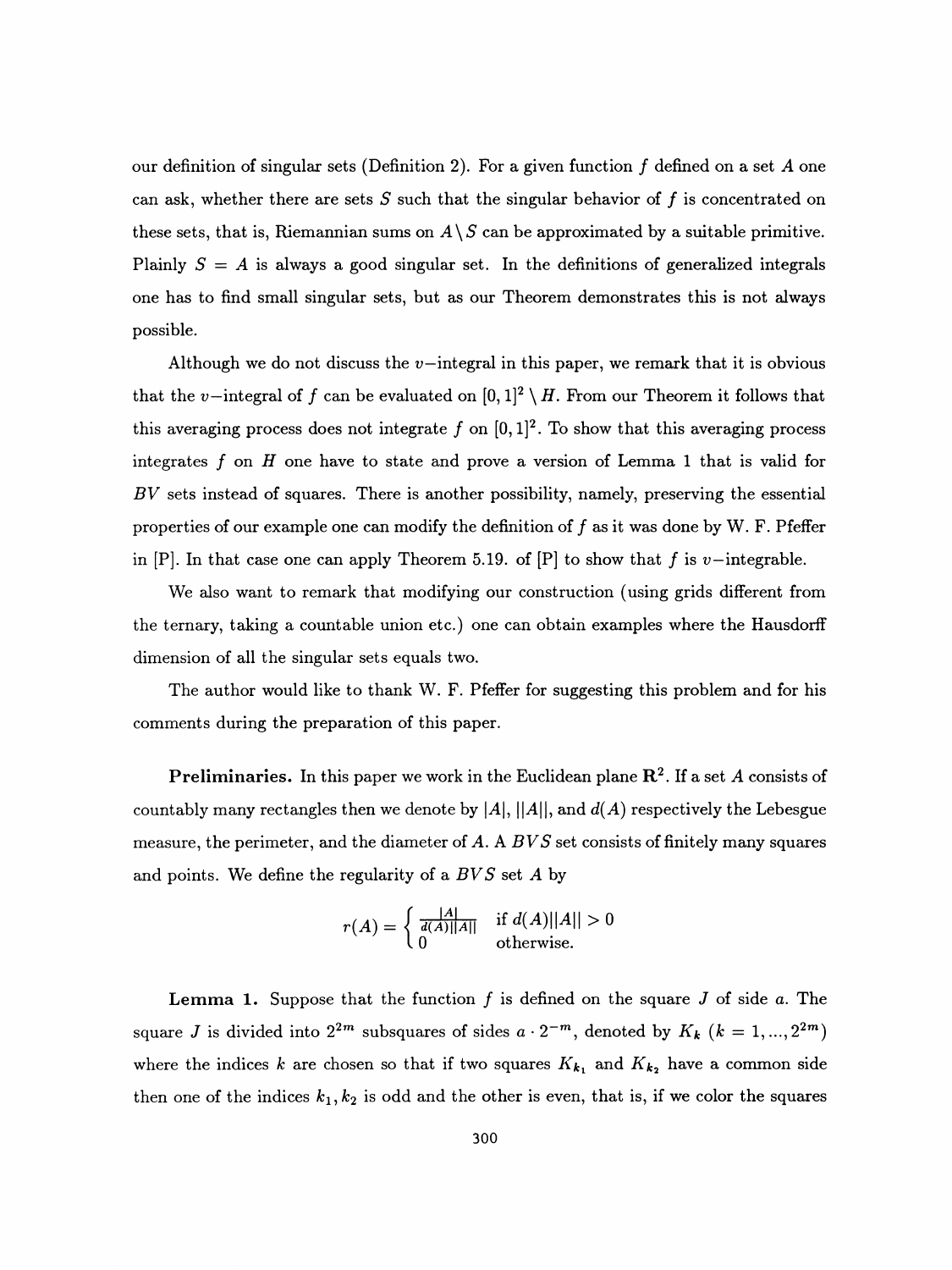$K_k$  by black or white according to the parity of k then we get a  $2^m \times 2^m$  chessboard. Suppose also that for  $x \in int(K_k)$ ,  $f(x) = c$  if  $k = 2\ell$  ( $\ell = 1, ..., 2^{2m-1}$ ) and  $f(x) = -c$  if  $k = 2\ell - 1$   $(\ell = 1, ..., 2^{2m-1}).$ 

Then for any square  $S \subset J$  we have

$$
\frac{|\int_{S} f|}{||S||} \leq \frac{c}{4} \cdot \frac{a}{2^{m}}
$$

**Proof of Lemma 1.** We may suppose that  $J = [0, a]^2$  and  $S = [x_0, x_0+b] \times [y_0, y_0+b]$ . Then from the definition of f it follows that  $f(x + \frac{a}{2m},y) = -f(x,y), |f(x,y)| = c$  for  $(x,y),(x + \frac{a}{2^m},y) \in \bigcup_{k=1}^{2^{2m}}int(K_k)$ . Thus

$$
|\int_{x_0}^{x_0+b} f(x,y)d(x)| = |g(y)| < c \cdot \frac{a}{2^m}.
$$

Again from the definition of f it follows that  $g(y + \frac{a}{2^m}) = -g(y)$  and  $|g(y)| = c' < c\frac{a}{2^m}$  for almost every y such that  $y_0 < y < y_0 + b - \frac{a}{2^m}$ . Thus

$$
\big|\int_{y_0}^{y_0+b} g(y) dy\big| < c' \frac{a}{2^m} < c\left(\frac{a}{2^m}\right)^2.
$$

If  $b \geq \frac{a}{2^m}$  then  $||S|| \geq 4\frac{a}{2^m}$  and hence

$$
\frac{|\int_{S} f|}{||S||} \leq \frac{c(\frac{a}{2^m})^2}{4\frac{a}{2^m}} = \frac{c}{4} \cdot \frac{a}{2^m}.
$$

If  $b \leq \frac{a}{2^m}$  then  $| \int_S f | \leq c \cdot |S| = c \cdot b^2$  and

$$
\frac{|\int_{S} f|}{||S||} \leq \frac{c \cdot b^2}{4 \cdot b} = \frac{cb}{4} \leq c \frac{a}{2^m} .
$$

q.e.d.

**Definition 1.** Suppose that  $H \subset [0, 1]^2$  is an open set. We say that f is  $BVS\mathcal{F}$  on H,  $(f \in BVSF(H))$ , if f is defined on  $[0, 1]^2$ ,  $f(x) = 0$  for  $x \in [0, 1]^2 \setminus H$ , f is Lebesgue integrable on every BVS subset of H and for every  $\epsilon > 0$  there is an  $\eta > 0$  such that  $\label{eq:3.1} |\int_{B} \ f|<\epsilon \text{ for each } B\in BVS,\ B\subset H \text{ with } |B|<\eta \text{ and } ||B||<\frac{1}{\epsilon}.$ 

This  $\mathcal{BVSF}$  property is roughly equivalent to the fact that the (generalized) integral function of  $f$  is continuous in the  $BVS$  sense.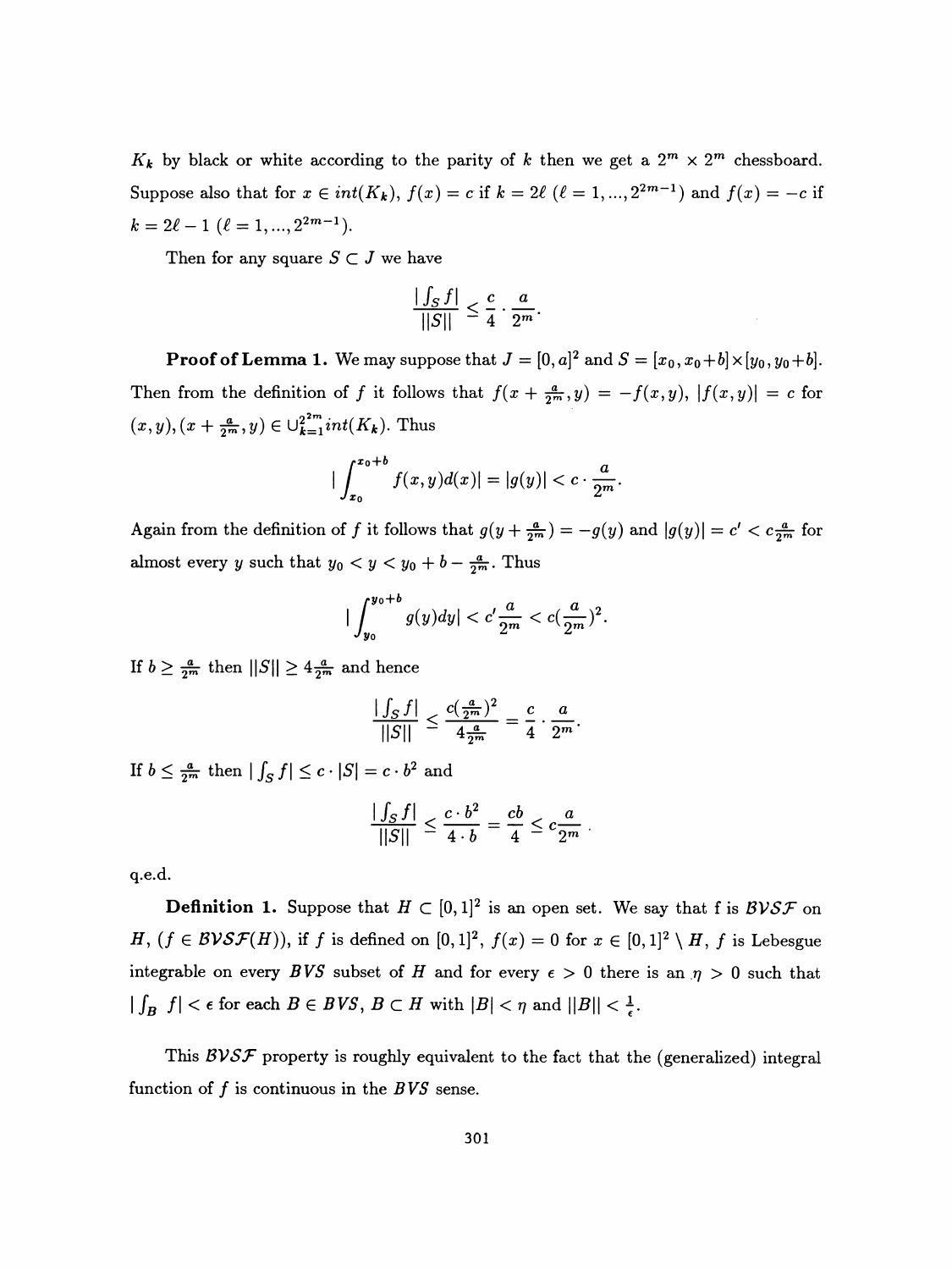**Definition 2.** Suppose that  $H \subset [0, 1]^2$  is an open set and  $f \in BVS\mathcal{F}(H)$ . A set A is a regular set for f, if there is a  $\delta(x) > 0$  gauge function defined on  $[0, 1]^2$  such that

$$
\sum_{j=1}^{\infty} |f(x_j)| B_j| - \int_{B_j} f(x_j)| < \infty \tag{1}
$$

for every sequence  $B_j$  of pairwise disjoint BVS sets such that  $x_j \in A$ ,  $x_j \in B_j$ ,  $d(B_j)$  $\delta(x_j), r(B_j) > \epsilon > 0$  and f is Lebesgue integrable on  $B_j$ . A set T is a singular set for f,  $(T \in S(f))$ , if  $[0,1]^2 \setminus T$  is regular.

**Theorem.** There exists a real number  $\gamma > 1$ , an open set  $H \subset [0,1]^2$  of finite perimeter and a function  $f \in BVS\mathcal{F}(H)$  such that the Hausdorff dimension of every singular set of f is bigger than  $\gamma$ .

 Proof. First we shall do a Cantor triadic set like construction in the plane, that is at each step we remove the middle  $\frac{1}{3} \times \frac{1}{3}$  open square of the former ones. Put  $I_{1,0} = [0, 1]^2$ . Then  $I_{1,0} \setminus (\frac{1}{2} - \frac{1}{6}, \frac{1}{2} + \frac{1}{6})^2$  can be divided into 8 closed squares each of sides  $\frac{1}{3}$ . We denote these squares by  $I_{j,1}$   $(j = 1, ..., 8)$ . If the squares  $I_{j,m}$   $(j = 1, ..., 8<sup>m</sup>)$  of sides  $\frac{1}{3^m}$  are given then remove the middle subsquare of sides  $\frac{1}{3^{m+1}}$  from each of these squares and take the remaining  $8^{m+1}$  squares of sides  $\frac{1}{3^{m+1}}$  and denote them by  $I_{j,m+1}$   $(j = 1, ..., 8^{m+1})$ .

We also put  $J_{1,0} = (\frac{1}{2} - \frac{1}{2\cdot 12}, \frac{1}{2} + \frac{1}{2\cdot 12})^2$ , that is the centers of  $J_{1,0}$  and  $I_{1,0}$  coincide and the sides of  $J_{1,0}$  are of length  $\frac{1}{12}$ . For  $j = 1, ..., 8^m$  denote by  $J_{j,m}$  the open square with length of sides  $12^{-m-1}$  and concentric with  $I_{j,m}$ . Obviously  $J_{j,m}$  will be a subset of the middle square removed from  $I_{j,m}$  at the  $(m + 1)$ 'st step of the above definition of  $I_{j,m+1}$   $(j = 1, ..., 8^{m+1}).$ 

Put  $H = \bigcup_{j,m} J_{j,m}$ .

Plainly

$$
\sum_{j,m} ||J_{j,m}|| = \sum_{m=0}^{\infty} \sum_{j=1}^{8^m} ||J_{j,m}|| = \sum_{m=0}^{\infty} 8^m \cdot 4 \cdot 12^{-m-1} < \infty,
$$

thus the perimeter of  $H$  is finite.

Divide  $J_{j,m}$  into  $2^{2m}$  subsquares of sides  $12^{-m-1}2^{-m}$ , denote them by  $K_{j,m,k}$  where  $k = 1, ..., 2^{2m}$ . Choose the indices k so that if two squares  $K_{j,m,k_1}$  and  $K_{j,m,k_2}$  have a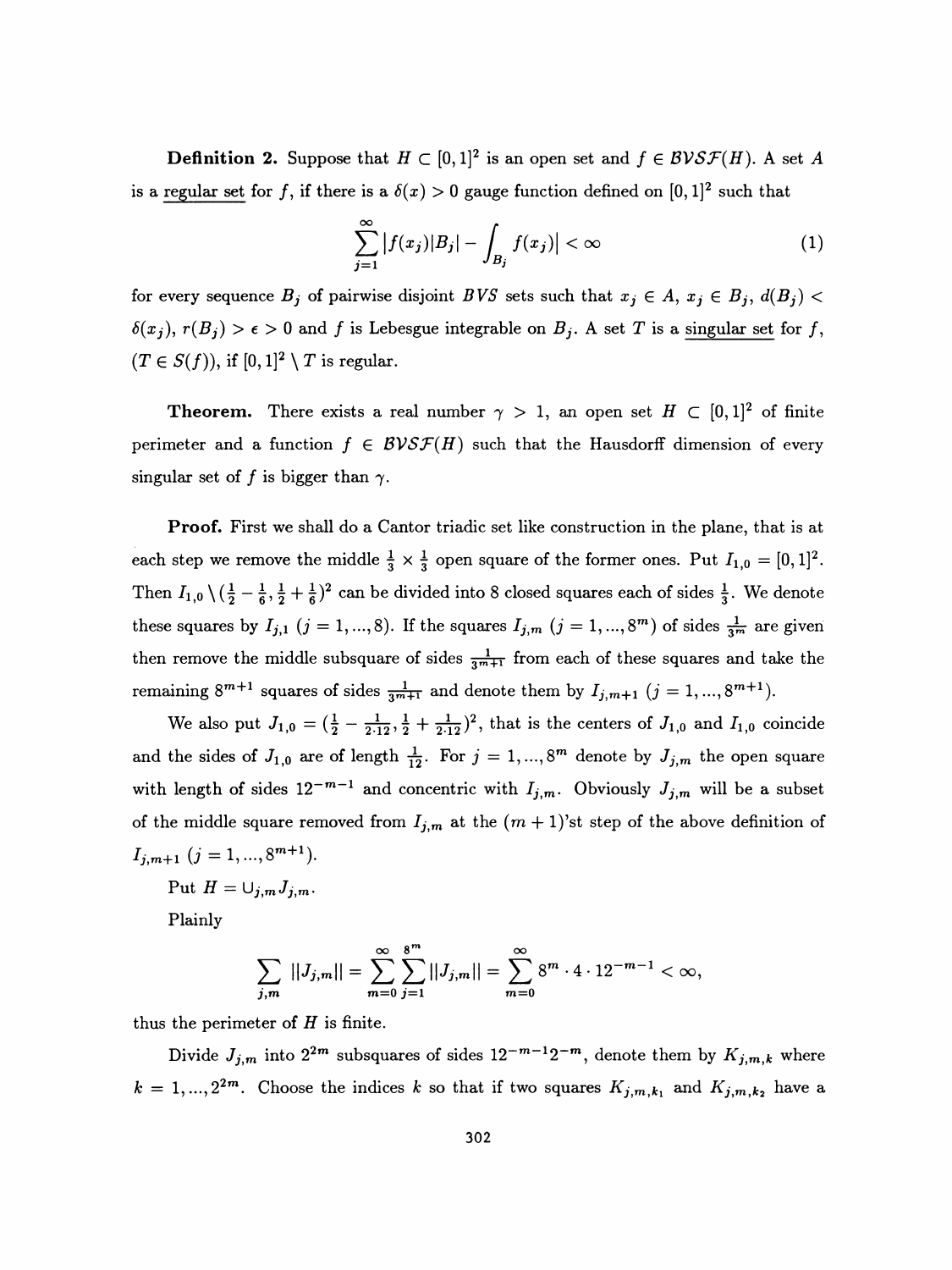common side then one of the indices  $k_1, k_2$  is odd and the other is even, that is, if we color the squares  $K_{j,m,k}$  by black or white according to the parity of k then we get a  $2^m \times 2^m$ chessboard.

For  $x \in int(K_{j,m,k})$  put  $f(x) = 2 \cdot 12^{2m+2} \cdot 8^{-m}$  if  $k = 2\ell$   $(\ell = 1, ..., 2^{2m-1})$  and  $f(x) = -2 \cdot 12^{2m+2} \cdot 8^{-m}$  if  $k = 2\ell - 1$   $(\ell = 1, ..., 2^{2m-1})$ , otherwise put  $f(x) = 0$ .

First we prove that  $f \in BVS\mathcal{F}(H)$ . It is obvious that f is defined on  $[0,1]^2$  and  $f(x) = 0$  for  $x \in [0, 1]^2 \setminus H$ . Since every BVS subset of H can be covered by finitely many squares of the form  $J_{j,m}$  the function f is Lebesgue integrable on every BVS subset of H. If  $S \subset J_{j,m}$  is a square then from Lemma 1 (with  $a = 12^{-m-1}$ ,  $c = 2 \cdot 12^{2m+2} \cdot 8^{-m}$ ) it follows that

$$
\frac{|\int_{S} f|}{||S||} \le \frac{2 \cdot 12^{2m+2} \cdot 8^{-m} \cdot 12^{-m-1}}{4 \cdot 2^{-m}} = \frac{3^m}{4^m} \cdot 6
$$

thus

$$
|\int_{S} f| \leq 6 \cdot (\frac{3}{4})^m ||S||.
$$

For a given  $\epsilon > 0$  choose M such that

$$
6\cdot(\frac{3}{4})^M\cdot\frac{1}{\epsilon}<\frac{\epsilon}{2}.
$$

Since f is bounded on  $\bigcup_{m=0}^{M-1} \bigcup_{j=1}^{8^m} J_{j,m}$  we can choose  $\eta > 0$  such that if

$$
B' \subset \cup_{m=0}^{M-1} \cup_{j=1}^{8^m} J_{j,m} \quad \text{and} \quad |B'| < \eta
$$

then  $|\int_{B'} f| < \frac{\epsilon}{2}$ . If  $|B| < \eta$ , and  $B \subset H$  is a  $BVS$  set then  $B = B' \cup B''$  where  $B', B''$  are BVS sets and  $B' \subset \bigcup_{m=0}^{M-1} \bigcup_{j=1}^{8^m} J_{j,m}$  and  $B'' \subset \bigcup_{m=M}^{\infty} \bigcup_{j=1}^{8^m} J_{j,m}$ . Thus

$$
|\int_B f| \le |\int_{B'} f| + |\int_{B''} f| \le \frac{\epsilon}{2} + 6 \cdot (\frac{3}{4})^M ||B''|| \le \frac{\epsilon}{2} + 6 \cdot (\frac{3}{4})^M ||B|| \le \frac{\epsilon}{2} + 6 \cdot (\frac{3}{4})^M \frac{1}{\epsilon} < \epsilon
$$

proving that  $f \in B\mathcal{V}\mathcal{S}\mathcal{F}(H)$ .

Suppose that  $T \in S(f)$  and put  $A = [0,1]^2 \setminus T$ . Choose  $\delta(x) > 0$  fulfilling the requirements of Definition 2. Put

$$
C=\cap_{m=0}^\infty\cup_{j=1}^{8^m}I_{j,m}.
$$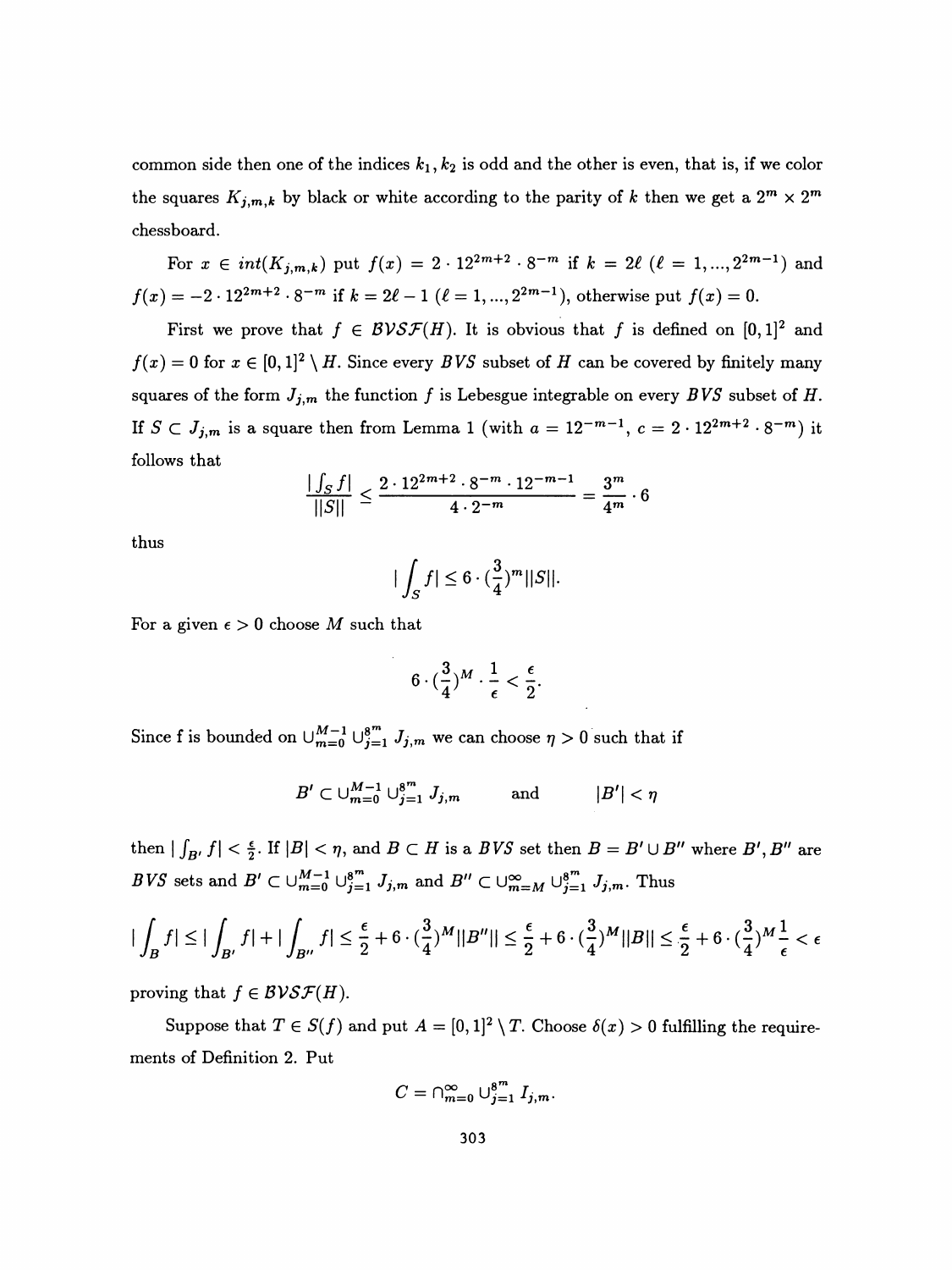We say that  $\delta$  is big in the square  $I_{j,m}$  if there exists an  $x \in I_{j,m} \cap A \cap C$  such that  $\delta(x) > d(I_{j,m})$ , otherwise we say that  $\delta$  is small in  $I_{j,m}$ . Suppose that  $0 < \rho' < 1$  and there are more than  $\rho' 8^m$  different squares  $I_{j,m}$  such that  $\delta$  is big in  $I_{j,m}$ . Denote the set of the corresponding indices j by  $\Phi_m$ , therefore  $\#\Phi_m > \rho' 8^m$ . Choose  $x_{j,m} \in I_{j,m} \cap A \cap C$  for each  $j \in \Phi_m$  such that  $\delta(x_{j,m}) > d(I_{j,m})$ . Denote by  $I'_{j,m}$  the middle  $\frac{1}{3}$  square removed from  $I_{j,m}$  at the  $(m+1)$ 'st step of the definition of the squares  $I_{j,m+1}$ . Since the side of  $I'_{j,m}$ is  $\frac{1}{3^{m+1}}$  and the side of  $J_{j,m} \subset I'_{j,m}$  is  $12^{-m-1}$  one can choose a square  $L_{j,m} \subset I'_{j,m} \setminus J_{j,m}$ of side  $3^{-m-3} < \frac{1}{2}(3^{-(m+1)} - 12^{-m-1})$ . Put

$$
B_{j,m} = \{x_j\} \cup \{L_{j,m}\} \cup \cup_{\ell=1}^{2^{2m-1}} K_{j,m,2\ell}.
$$

Thus  $B_{j,m}$  is a BVS set and  $|B_{j,m}| > |L_{j,m}| = (\frac{1}{3^{m+3}})^2 = 3^{-2m-6}$ ,  $d(B_{j,m}) < d(I_{j,m}) =$  $3^{-m}\sqrt{2}$  and  $||B_{j,m}|| = \frac{4}{3^{m+3}} + 2^{2m-1}||K_{j,m,2\ell}|| = 4(3^{-m-3} + 2^{2m-1}12^{-m-1}2^{-m}) < 8\cdot 3^{-m}$ . Therefore

$$
r(B_{j,m}) = \frac{|B_{j,m}|}{d(B_{j,m})||B_{j,m}||} > \frac{3^{-2m-6}}{3^{-m}\sqrt{2}\cdot 8\cdot 3^{-m}} > 10^{-4} = \epsilon > 0.
$$

Since  $x_{j,m} \in C \subset [0,1]^2 \setminus H$  we have  $f(x_{j,m}) = 0$ . Also  $f(x) = 0$  for  $x \in L_{j,m}$  since  $L_{j,m} \subset I'_{j,m} \setminus J_{j,m}$ . Thus

$$
\sum_{j \in \Phi_m} |f(x_{j,m})|B_{j,m}| - \int_{B_{j,m}} f| = \sum_{j \in \Phi_m} |\int_{B_{j,m}} f| = \sum_{j \in \Phi_m} |\sum_{\ell=1}^{2^{2m-1}} \int_{K_{j,m,2\ell}} f| = \sum_{j \in \Phi_m} 2^{2m-1} \cdot 2 \cdot 12^{2m+2} 8^{-m} 12^{-2m-2} 2^{-2m} \ge \sum_{j \in \Phi_m} 8^{-m} \ge \rho' 8^m 8^{-m} = \rho'. \tag{2}
$$

 $j\overline{\in \Phi_m}$ <br>Suppose that  $0 < \rho < 1$  and there exist infinitely many different m's such that  $\#\Phi_m > \rho 8^m$ . Then inductively one can choose a sequence  $m_1 < ... < m_k < ...$  such that  $\#\Phi_{m_k} > \rho 8^{m_k}$ and  $\frac{\rho}{2}8^{m_k} > \sum_{i=1}^{k-1} 8^{m_i}$ . For a fixed integer k the sets  $B_{j,m_k}$  defined above are pairwise disjoint, and for any  $k' < k$ ,  $B_{j',m_k} \cap B_{j,m_k}$  is either empty or  $x_{j',m_{k'}} = x_{j,m_k}$ . Deleting those indices j from  $\Phi_{m_k}$  for which there exists  $k' < k$ ,  $j' \in \Phi_{m_k}$ , such that  $x_{j,m_k} = x_{j',m_{k'}}$ we obtain  $\Phi'_{m_k}$ . Since we delete at most  $\sum_{i=1}^{k-1} 8^{m_i} < \frac{\rho}{2} 8^{m_k}$  indices from  $\Phi_{m_k}$  we get that  $\#\Phi'_{m_k} > \frac{\rho}{2} 8^m = \rho' 8^m$ . Since the sets  $B_{j,m_k}$ ,  $j \in \Phi'_{m_k}$ , are disjoint we obtain from (2) that

$$
\sum_{j \in \Phi'_{m_k}} |f(x_{j,m_k})| B_{j,m_k}| - \int_{B_{j,m_k}} f| > \rho' = \frac{\rho}{2}.
$$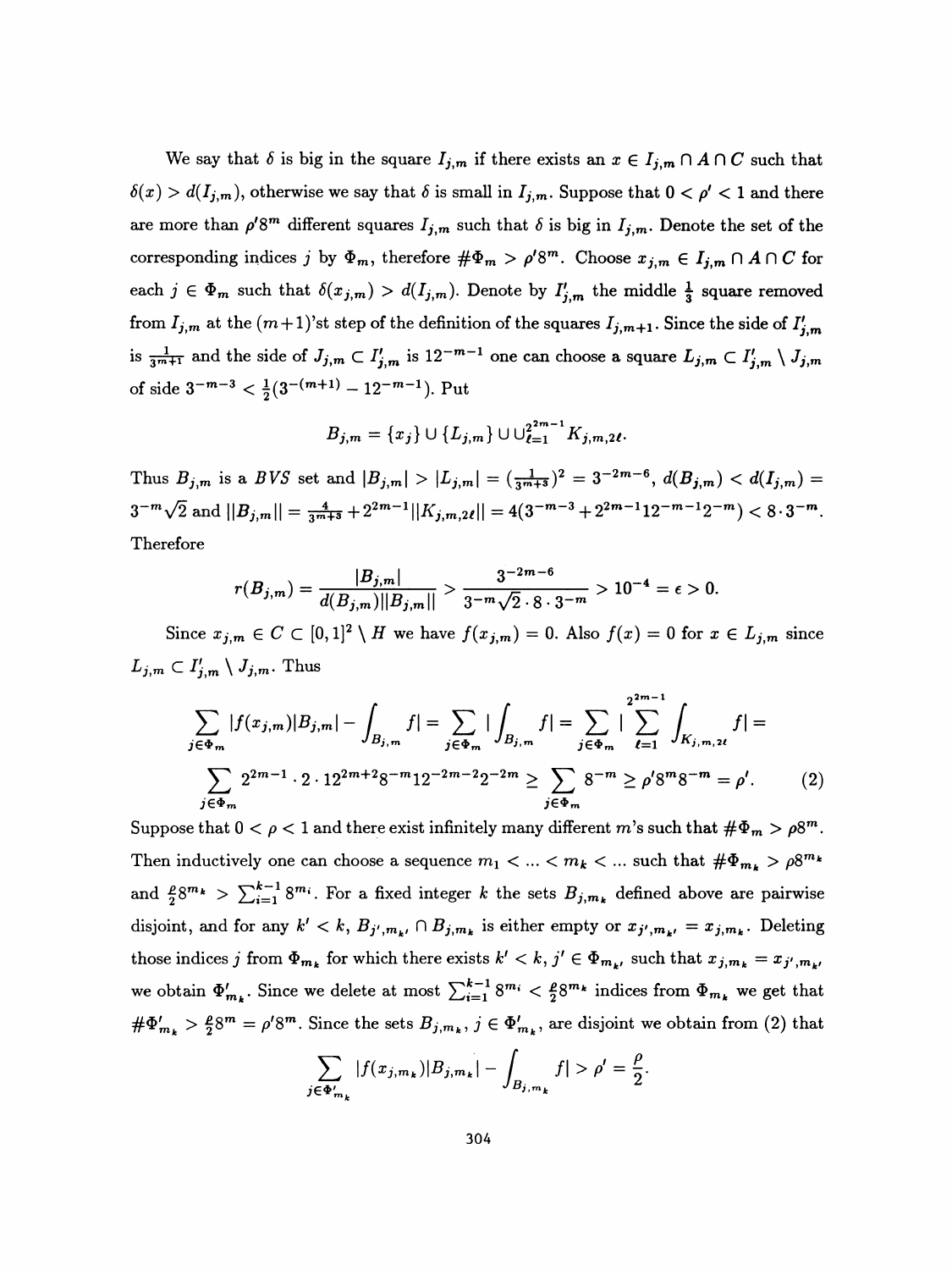This contradicts (1) in Definition 2 since we can order  $x_{j,m_k}$  and  $B_{j,m_k}$   $j \in \Phi_{m_k}$   $k = 1,2,...$ into infinite sequences  $x_j$  and  $B_j$  such that they fulfill the requirements in Definition 2 and  $\sum_{j=1}^{\infty} |f(x_j)|B_j| - \int_{B_j} f(x_j)| = \infty.$  Therefore we proved that for every  $\rho > 0$  there exists  $M_{\rho} > 0$  such that if  $m > M_{\rho}$  then  $\delta$  is small in  $I_{j,m}$  for more than  $(1 - \rho)8^m$  different indices  $j \in \{1, ..., 8^m\}$ . Denote by  $\Psi_m$  the set of these indices.

Choose sequences  $\rho_k$  and  $m_k$   $(k = 1, ...)$  such that  $\frac{1}{8} > \rho_1 > ... > \rho_k > ...; m_k > M_{\rho_k}$ , and for every k we have  $\rho_1 8^{m_k-m_1} + \rho_2 8^{m_k-m_2} + \ldots + \rho_{k-1} 8^{m_k-m_{k-1}} + \rho_k 8^{m_k} < 8^{m_k-1}$ . For any  $\ell < k$  an interval  $I_{j,m_{\ell}}$  covers  $8^{m_k-m_{\ell}}$  intervals  $I_{j,m_k}$ . Put  $C_1 = \bigcup_{j \in \Psi_{m_1}} I_{j,m_1}$  and  $\Psi'_{m_1} = \Psi_{m_1}$ . Given  $C_{k-1}$  put  $C_k = C_{k-1} \cap \bigcup_{j \in \Psi_{m_k}} I_{j,m_k}$  and denote by  $\Psi'_{m_k} \subset \Psi_{m_k}$  the set of the indices j for which  $I_{j,m_k} \subset C_k$ . Plainly  $\# \Psi'_{m_k} > (1 - \rho_k)8^{m_k} - \rho_{k-1}8^{m_k-m_{k-1}} -$ ...  $-\rho_2 8^{m_k-m_2} - \rho_1 8^{m_k-m_1} > (1-8^{-1})8^{m_k} > 8^{m_k-1}.$ 

Put  $F = \bigcap_{k=1}^{\infty} C_k$ . Obviously F is closed. Since  $F \subset C_k$  for each k,  $\delta$  is small in the squares  $I_{j,m_k}$   $(j \in \Psi'_{m_k})$ . For any  $x \in F$ ,  $\delta(x) > 0$  and hence there exists k and j such that  $x \in I_{j,m_k}$ ,  $j \in \Psi'_{m_k}$  and  $d(I_{j,m_k}) < \delta(x)$ . Therefore  $x \in T$ , that is  $F \subset T$ .

 Using comparable net measures [Fa] for the ternary grid we compute the Hausdorff dimension of F. Suppose that  $\rho > 0$  and  $U_p$  ( $p = 1,...$ ) is a  $\rho$  cover of F and the sets  $U_p$ belong to the ternary grid, that is, each  $U_p$  is of the form  $[k \cdot 3^{-m_p}, (k+1) \cdot 3^{-m_p}] \times [\ell \cdot$  $3^{-m_p}$ ,  $(l+1)\cdot 3^{-m_p}$  with integers k and  $\ell$ . Each set  $U_p$  has eight grid neighbors of sides  $3^{-m_p}$ . Taking the intervals  $U_p$  and all of their neighbors we obtain the set  $\{W_q: q = 1, 2, ...\}$ which is also a  $\rho$  cover of F, and obviously  $\sum_q d(W_q)^\gamma \leq 9 \sum_p d(U_p)^\gamma$ . If we expand the intervals  $U_p$  slightly we can choose open intervals  $U'_p \supset U_p$  such that each  $U'_p$  is still covered by  $U_p$  and its neighbors. By the compactness of F there is a P such that  $F \subset \bigcup_{p=1}^P U'_p$ . Thus there exists a Q such that  $\bigcup_{q=1}^{Q} W_q \supset \bigcup_{p=1}^{P} U'_p \supset F$ . Recall that  $F = \bigcap_{k=1}^{\infty} C_k$  and the sets  $C_k \supset C_{k+1}$ ,  $k = 1, 2, ...,$  are compact. Hence the sets  $C'_k = C_k \setminus \bigcup_{p=1}^P U'_p$  are also compact and from  $\bigcup_{p=1}^P U'_p \supset F$  it follows that  $\bigcap_{k=1}^\infty C'_k = \emptyset$ . By Cantor's theorem there exists a natural number K such that  $C'_K = \bigcap_{k=1}^K C'_k = \emptyset$ . Choose a  $k > K$  such that  $3^{-m_k} \leq d(W_q)$ ,  $q = 1, ..., Q$ . Then  $C'_k = \emptyset$ , that is,  $C_k \subset \bigcup_{p=1}^P U'_p \subset \bigcup_{q=1}^Q W_q$ . Using that

$$
C_{\bm{k}} = \cup_{j \in \Psi'_{m_{\bm{k}}}} I_{j,m_{\bm{k}}}
$$

and  $\#\Psi_{m_k}$  > 8<sup>m<sub>k</sub>-1</sup> we obtain that  $\bigcup_{q=1}^Q W_q$  covers more than 8<sup>m<sub>k</sub>-1</sup> intervals  $I_{j,m_k}$ . It